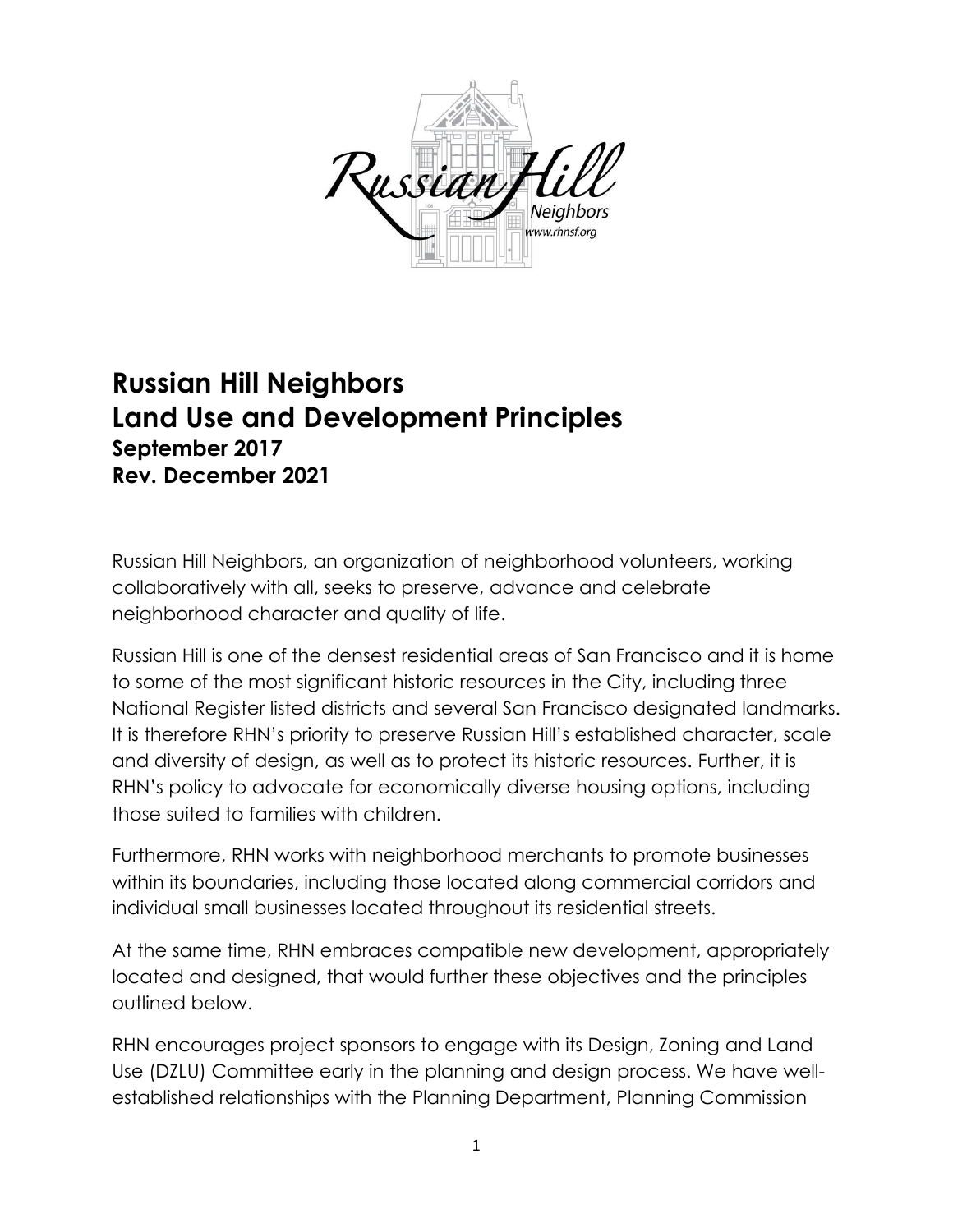and other elected officials. We regularly communicate with them about our design principles and concerns. They recognize that our principles are guidelines, intended to supplement City regulations and guidelines (such as Urban Design Guidelines and Residential Design Guidelines). In evaluating projects, our primary goal is to ensure that the overall neighborhood is protected and enhanced.

The principles that RHN has adopted for guidance in evaluating projects are:

- **1. Housing Affordability and Diversity**
- **2. Family-Friendly Policies**
- **3. Thriving Businesses**
- **4. Welcoming Sidewalks and Public Spaces**
- **5. Responsive Transportation and Parking Policy**
- **6. Stewardship of Historic Resources**
- **7. Design Excellence**
- **8. Playing by the Rules**

#### **Housing Affordability and Diversity**

Preserve residential character and provide a mix of housing options that maintain the historic economic mix of residents.

- RHN is open to best practices for efficiently designing units of modest area, to support affordability for both first-time buyers and growing families.
- We favor on-site location of affordable housing units over in-lieu fee payment.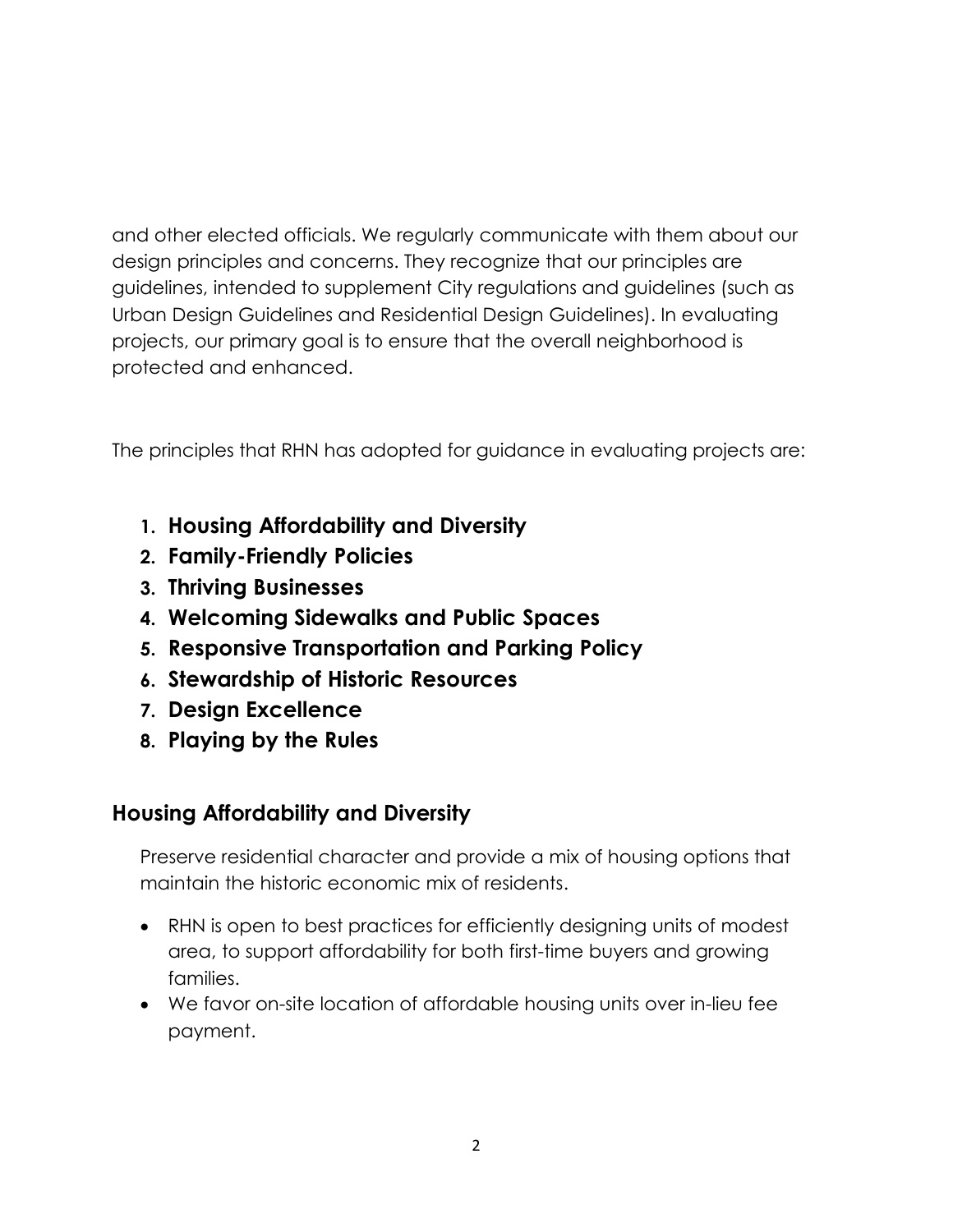- We are supportive of projects utilizing density/height bonus programs in transit corridors and other suitable locations to incentivize affordable units, when carefully designed (see Design section).
- Both to increase the supply of available housing and to promote a lively and vibrant neighborhood, we support projects whose plans and marketing seek and encourage owners/residents who wish to be engaged for the long term in the neighborhood and contribute to its wellbeing. We support the exploration of tax, legal and policy initiatives to disincentivize long-term holding of vacant properties and encourage fulltime occupancy.

### **Family-Friendly Policies**

Policies that support the retention and growth of families on Russian Hill extend beyond traditional design and land use to improving local school quality, enhancing and maintaining parks and play areas and a breadth of associated programs.

- RHN favors increasing the proportion of 3-4-bedroom units in new developments to accommodate growing families.
- We recommend that unit mergers be assessed on a case-by-case basis. They may be supported when owner-occupied and designed to be easily converted back to their original configuration.
- We seek to support programs that engage Russian Hill residents in community enhancement activities such as tutoring, after-school programs and apprenticeship opportunities.

#### **Thriving Businesses**

Advocate for policies that support existing and legacy businesses, as well as a vibrant mix of resident-serving new establishments.

• RHN supports mixed-use development in commercial districts, with residential use above ground level commercial space.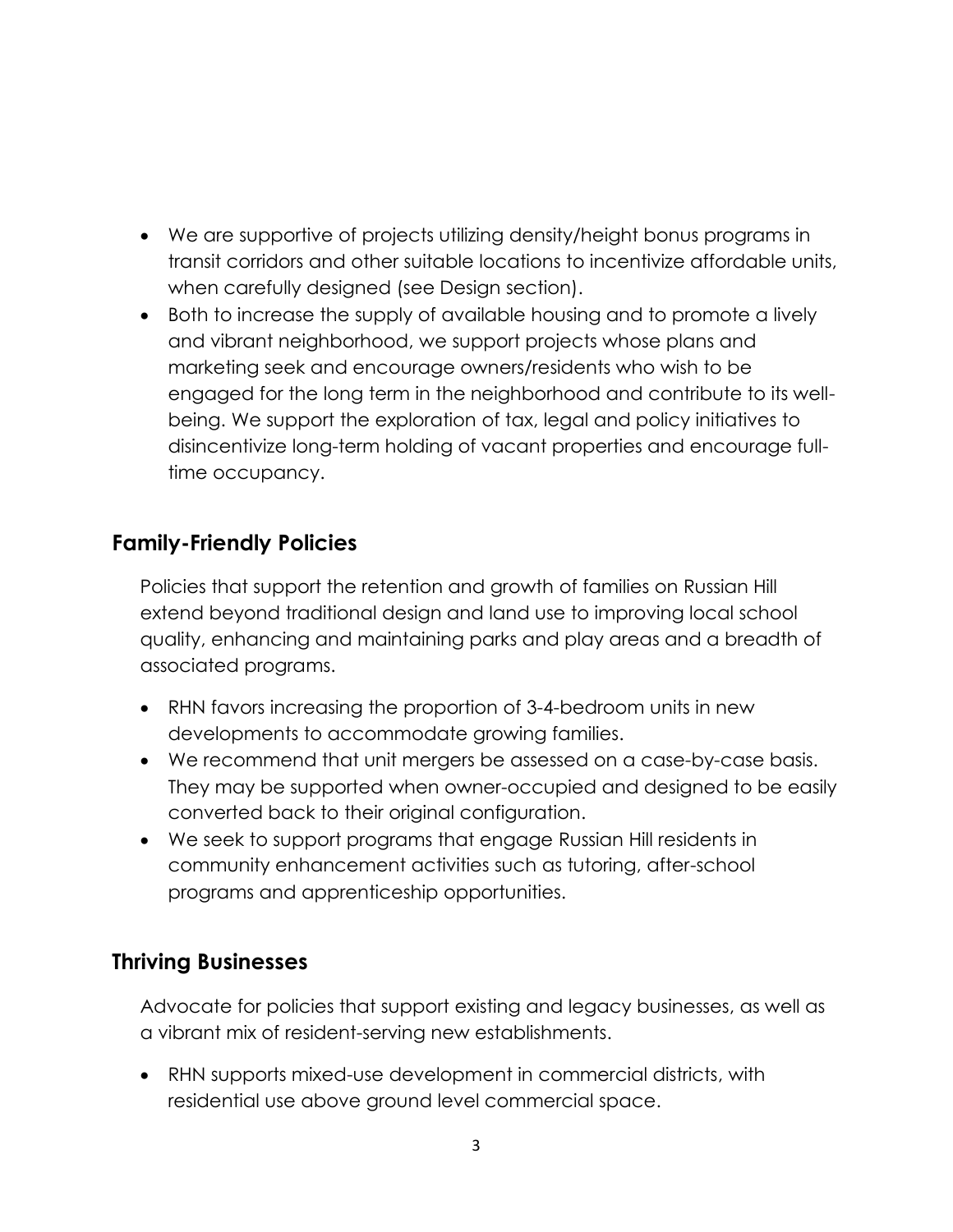- We support the conditional use process to evaluate formula retail proposals on a case-by-case basis, rather than blanket formula retail bans in commercial districts. We also urge reforming the process to spur local, small businesses to grow by making the definition of formula retail more flexible and by reevaluating the thresholds that trigger review.
- We encourage Russian Hill merchants with expiring leases or relocation concerns to seek assistance from our merchant members who may be experienced in lease negotiations.
- Encourage a broad diversity of businesses. Coordinate with the Planning Department to take inventory of the current mix of uses and propose mechanisms to achieve an alternative or more flexible mix when appropriate.
- Assist with promoting the filling of vacancies. As with housing, we urge the City to disincentivize long-term vacancies, exploring new fiscal and land use policies to do so, as well as greatly simplifying and expediting the permitting process.
- We expect landlords of vacant storefronts to keep their property in a wellmaintained condition, tidy and attractive, and we seek City enforcement against derelict properties that blight the neighborhood.

#### **Welcoming Sidewalks and Public Spaces**

Promote streetscapes that are attractive, free of intrusive equipment, green and pedestrian friendly. Monitor specific issues as they arise, including preservation of historic neighborhood features, installation and maintenance of parklets, and appropriate use of pedestrian sidewalks.

- We support removal of our ugly wooden utility poles, which have no place in a beautiful world class city. Lobby the City to prioritize the undergrounding of utilities and to prepare a concrete plan to do so.
- Preserve and seek ways to enhance and increase open space, parks and street trees in our area.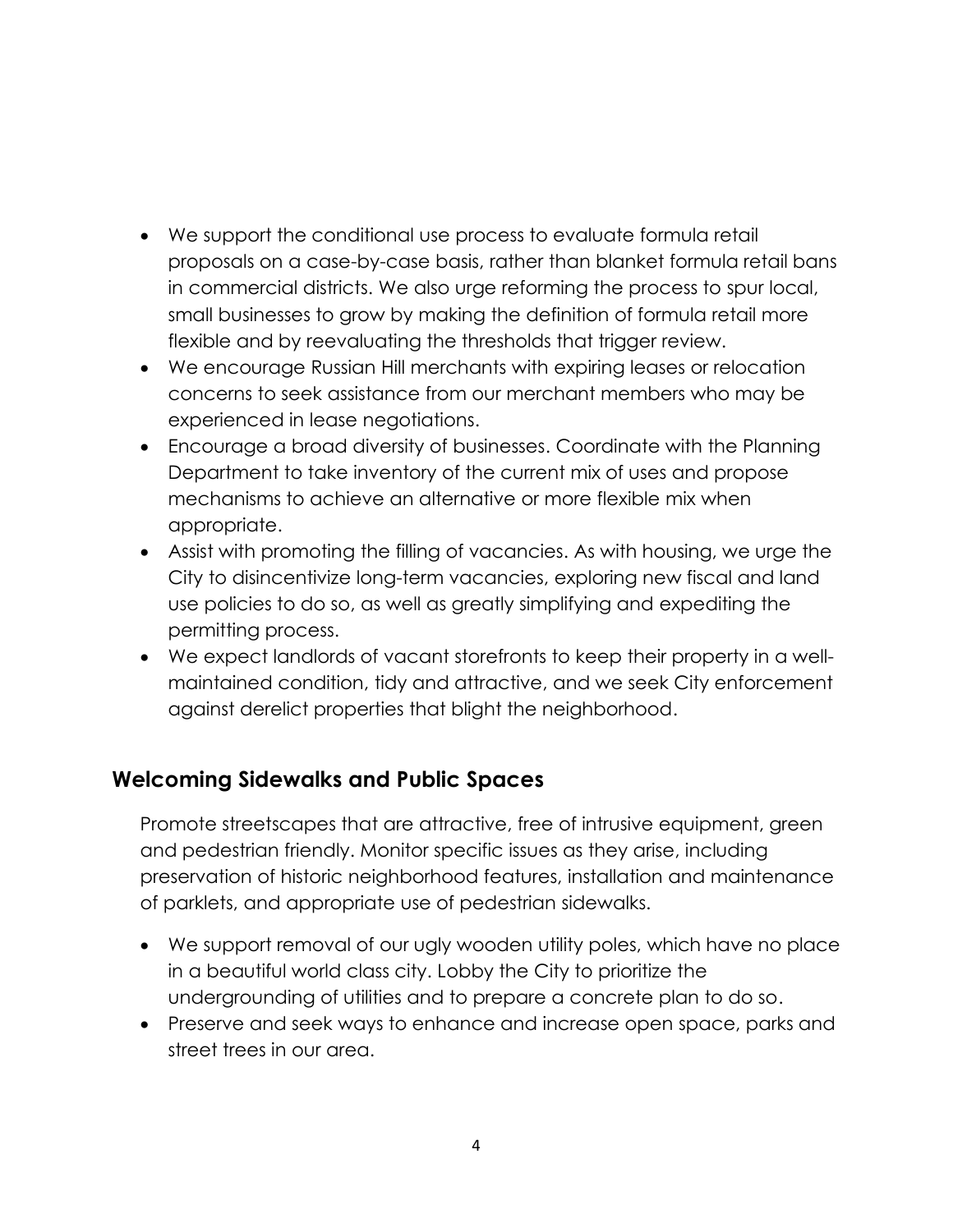- Encourage the City to address litter and illegal dumping more aggressively.
- Ensure that existing parklets under the Shared Spaces Program conform to design guidelines and are consistent with the special urban design quality of Russian Hill. Encourage ongoing compliance and maintenance or require removal.
- Recognize that some parklets, originally established only as a temporary response to the Covid crisis, were not given adequate attention to design and construction quality and should not be a permanent solution. Consider design efforts to improve or remove such deficient parklets, assisted with City funding as necessary.
- Encourage permanent improvements, potentially including wider sidewalks, enhanced planting and lighting with space for tables and chairs where suitable, in lieu of an indiscriminate profusion of parklets.
- Eliminate unused banks of news racks.

# **Responsive Transportation and Parking Policy**

To address the steep slopes on Russian Hill and the mix of ages, work with the City to achieve a balance tailored to our neighborhood among policies that accommodate cars, bicycles, mass transit and pedestrians. Work with public agencies and officials to mitigate traffic congestion within our boundaries, including the chronic congestion at the crooked section of Lombard Street and adjacent blocks.

- Encourage the maximum on-site parking permitted under current codes for new projects, especially those marketed to families with children or extended families, where public transit may not be a viable option. Support the addition of appropriate on-site parking for existing residential and commercial properties.
- Recognize that bicycles are not a likely transportation choice for many residents who live on steep hills.
- Support mitigation efforts to reduce the negative impacts on residential areas heavily frequented by tourists and tour businesses.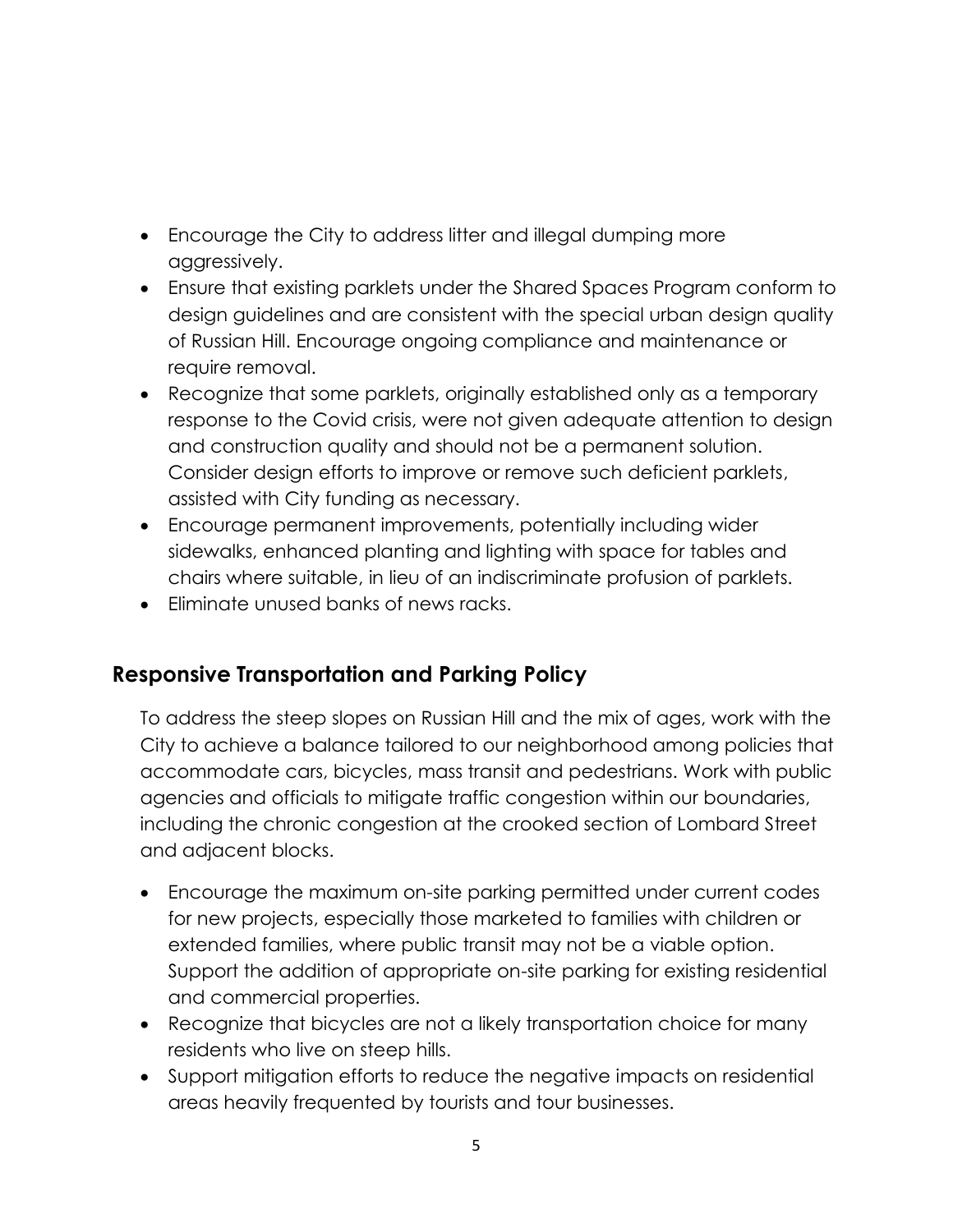• Advocate for the Central Subway extension to Russian Hill/North Beach and the northern waterfront, and for extension of the F trolley route through a reactivated Fort Mason tunnel to the Marina.

#### **Stewardship of Historic Resources**

Protect and encourage additional designation of historic resources and districts within Russian Hill.

- Consider adding San Francisco landmark designation to existing National Register districts or to selected properties within such districts, and support neighborhood efforts to designate new local and or national historic properties and districts.
- Promote utilization of the Mills Act as an incentive to restore and maintain historic properties.
- Advocate for strict adherence to the Secretary of the Interior Standards and Guidelines for all projects proposed for historic properties and districts.

#### **Design Excellence**

Strongly insist that new construction and renovation projects relate to existing scale and character and promote good architectural design. Strive for timeless design, avoiding forced historicism as well as trendy fashions that may grow stale.

- Rigorously utilize the city's Urban Design Guidelines in neighborhood commercial streets, tailored per the Polk/Pacific Special Area Design Guidelines to complement local neighborhood character.
- Adhere to 40-ft height limits where they currently apply.
- Where heights may be increased, insist on mitigations such as upper-level setbacks, height transitions between adjacent lower structures, attention to side elevation treatments, and utilization of light wells and rear yard setbacks to enhance midblock access to light and air.